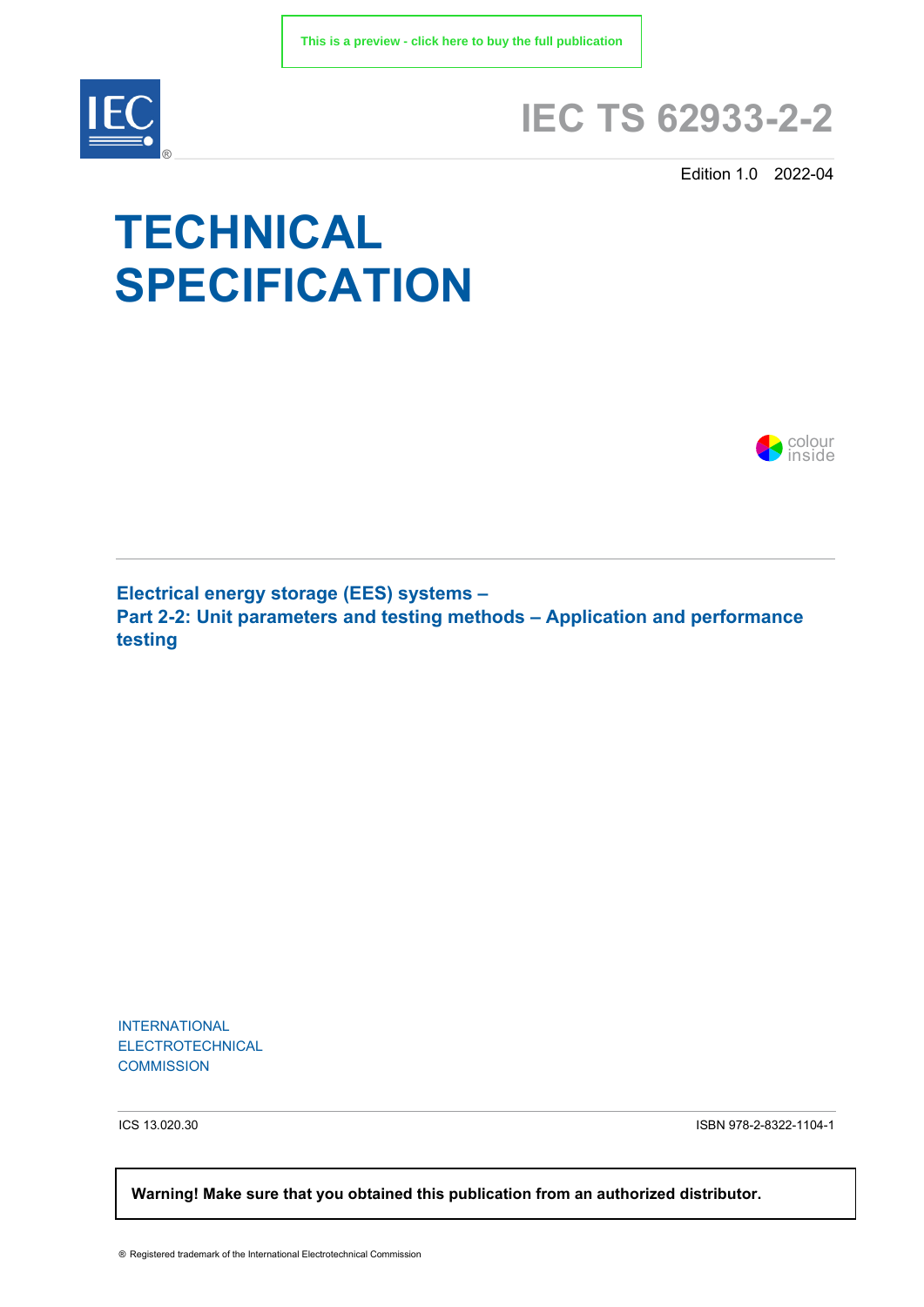$-2-$ 

# IEC TS 62933-2-2:2022 © IEC 2022

# CONTENTS

| 1 |       |                                                            |  |  |  |
|---|-------|------------------------------------------------------------|--|--|--|
| 2 |       |                                                            |  |  |  |
| 3 |       |                                                            |  |  |  |
|   | 3.1   |                                                            |  |  |  |
|   | 3.2   |                                                            |  |  |  |
| 4 |       |                                                            |  |  |  |
|   | 4.1   |                                                            |  |  |  |
|   | 4.2   |                                                            |  |  |  |
|   | 4.2.1 |                                                            |  |  |  |
|   | 4.2.2 |                                                            |  |  |  |
|   | 4.2.3 |                                                            |  |  |  |
|   | 4.2.4 |                                                            |  |  |  |
|   | 4.2.5 |                                                            |  |  |  |
|   | 4.3   |                                                            |  |  |  |
|   | 4.3.1 |                                                            |  |  |  |
|   | 4.3.2 |                                                            |  |  |  |
|   | 4.3.3 |                                                            |  |  |  |
|   | 4.4   |                                                            |  |  |  |
| 5 |       |                                                            |  |  |  |
|   | 5.1   |                                                            |  |  |  |
|   | 5.1.1 |                                                            |  |  |  |
|   | 5.1.2 |                                                            |  |  |  |
|   | 5.1.3 |                                                            |  |  |  |
|   | 5.1.4 |                                                            |  |  |  |
|   | 5.1.5 |                                                            |  |  |  |
|   | 5.1.6 |                                                            |  |  |  |
|   | 5.1.7 |                                                            |  |  |  |
|   | 5.2   |                                                            |  |  |  |
|   | 5.2.1 |                                                            |  |  |  |
|   | 5.2.2 |                                                            |  |  |  |
|   | 5.2.3 |                                                            |  |  |  |
|   | 5.3   |                                                            |  |  |  |
| 6 |       |                                                            |  |  |  |
|   | 6.1   |                                                            |  |  |  |
|   | 6.2   |                                                            |  |  |  |
|   | 6.2.1 |                                                            |  |  |  |
|   | 6.2.2 | Primary/secondary/tertiary frequency control duty cycle 16 |  |  |  |
|   | 6.2.3 |                                                            |  |  |  |
|   | 6.3   |                                                            |  |  |  |
|   | 6.4   |                                                            |  |  |  |
|   | 6.5   |                                                            |  |  |  |
|   | 6.6   |                                                            |  |  |  |
|   | 6.6.1 |                                                            |  |  |  |
|   | 6.6.2 |                                                            |  |  |  |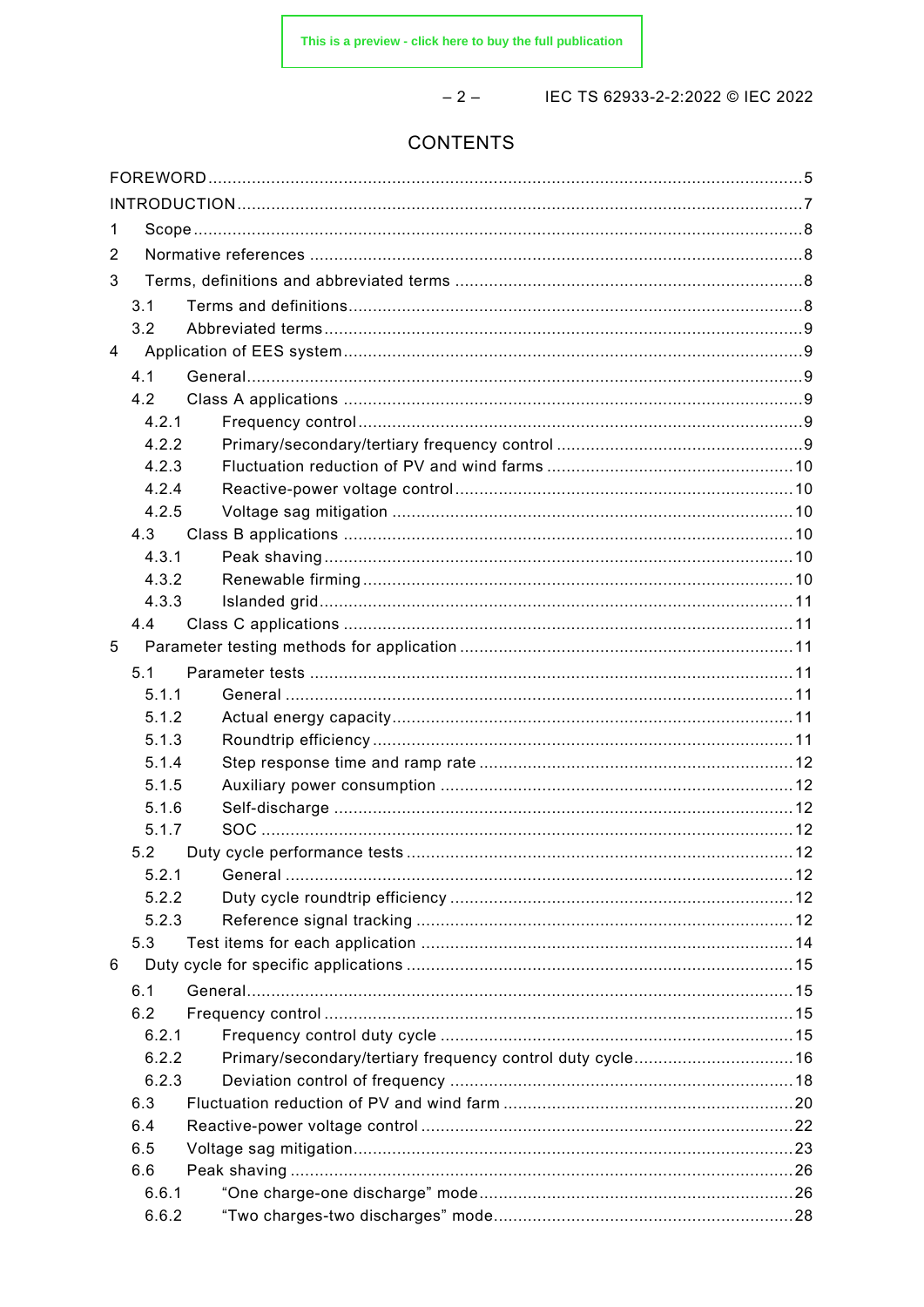IEC TS 62933-2-2:2022 © IEC 2022

| × | ۰. |  |
|---|----|--|
|---|----|--|

| 6.7            |                                                                                          |  |
|----------------|------------------------------------------------------------------------------------------|--|
| 6.8            |                                                                                          |  |
| 6.9            |                                                                                          |  |
| 6.9.1          |                                                                                          |  |
| 6.9.2          |                                                                                          |  |
| 6.9.3<br>6.9.4 |                                                                                          |  |
| 6.9.5          |                                                                                          |  |
| 6.9.6          |                                                                                          |  |
|                |                                                                                          |  |
|                |                                                                                          |  |
|                |                                                                                          |  |
|                |                                                                                          |  |
|                | Figure 2 – Primary frequency control signal – 24 h duty cycle with 30 s discharge        |  |
|                | Figure 3 - Secondary frequency control signal - 24 h duty cycle with 20 min discharge    |  |
|                | Figure 4 - Example of droop active power frequency control with a dead band 19           |  |
|                | Figure 5 - Duty cycle of fluctuation reduction of PV (photovoltaic energy systems)20     |  |
|                |                                                                                          |  |
|                |                                                                                          |  |
|                | Figure 7 - Duty cycle of fluctuation reduction of wind farm (low standard deviation)21   |  |
|                | Figure 8 - Duty cycle of fluctuation reduction of wind farm (average standard            |  |
|                | Figure 9 - Duty cycle of fluctuation reduction of wind farm (high standard deviation) 22 |  |
|                |                                                                                          |  |
|                |                                                                                          |  |
|                |                                                                                          |  |
|                |                                                                                          |  |
|                |                                                                                          |  |
|                | Figure 15 – Duty cycle for peak shaving application of "one charge-one discharge"        |  |
|                |                                                                                          |  |
|                | Figure 16 - Duty cycle for peak shaving of "two charges-two discharges" mode29           |  |
|                |                                                                                          |  |
|                | Figure 18 – Duty cycle for fluctuation reduction of renewable energy sources (power)     |  |
|                | Figure 19 - Duty cycle for fluctuation reduction of renewable energy sources (power)     |  |
|                | Figure 20 – Duty cycle without fluctuation reduction of renewable energy sources         |  |
|                |                                                                                          |  |
|                |                                                                                          |  |
|                |                                                                                          |  |
|                | Table A.1 - Numerical data of Figure 1 (duty cycle of frequency control) 35              |  |
|                | Table A.2 - Numerical data of Figure 5 (duty cycle of fluctuation reduction of PV        |  |
|                | Table A.3 - Numerical data of Figure 7 (duty cycle of fluctuation reduction of wind      |  |
|                |                                                                                          |  |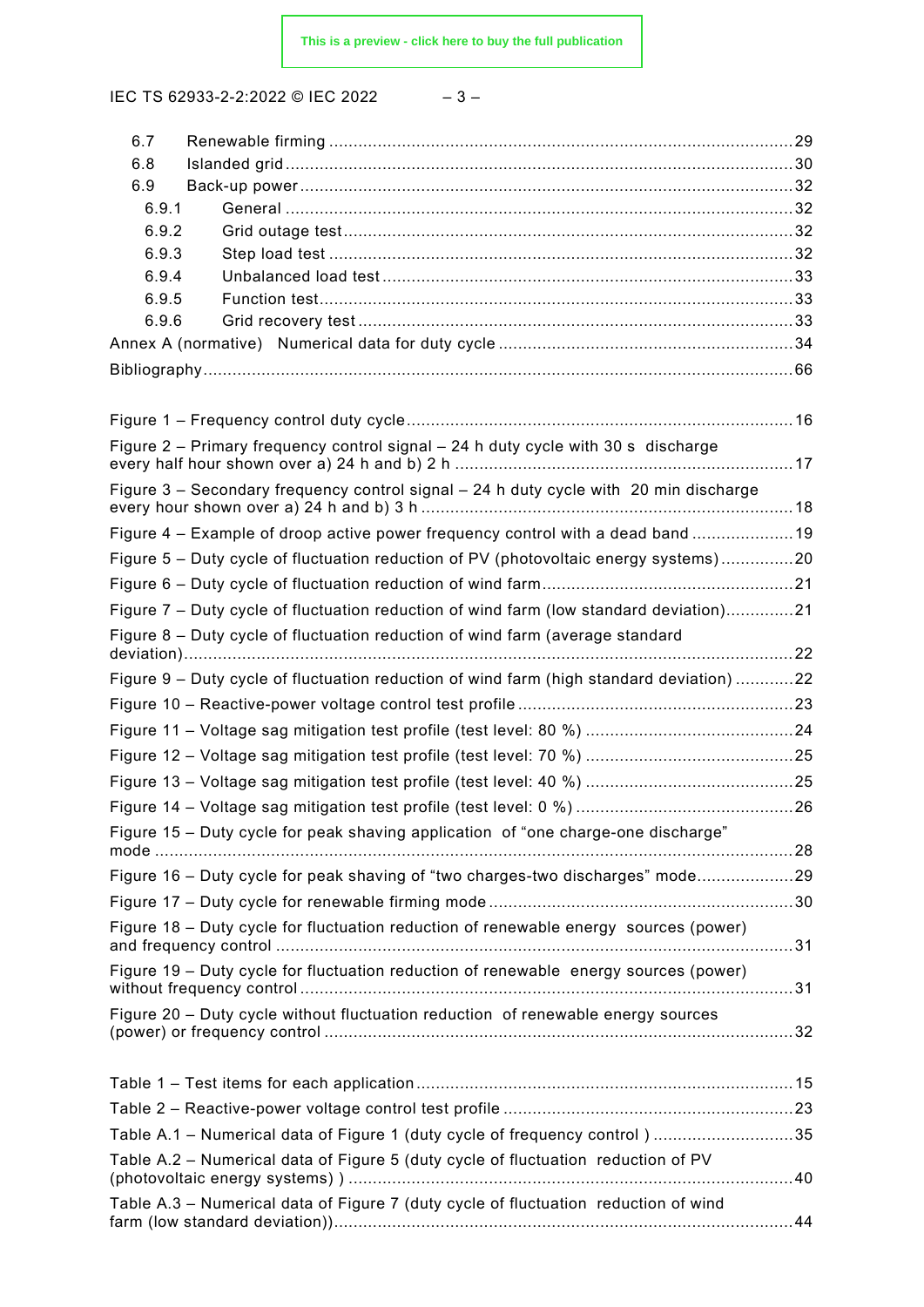# – 4 – IEC TS 62933-2-2:2022 © IEC 2022

| Table A.4 - Numerical data of Figure 8 (duty cycle of fluctuation reduction of wind  |  |
|--------------------------------------------------------------------------------------|--|
| Table A.5 - Numerical data of Figure 9 (duty cycle of fluctuation reduction of wind  |  |
| Table A.6 - Numerical data of Figure 17 (duty cycle for renewable firming mode)47    |  |
| Table A.7 – Numerical data of Figure 18 (duty cycle for fluctuation reduction of     |  |
| Table A.8 – Numerical data of Figure 19 (duty cycle for fluctuation reduction of     |  |
| Table A.9 - Numerical data of Figure 20 (duty cycle without fluctuation reduction of |  |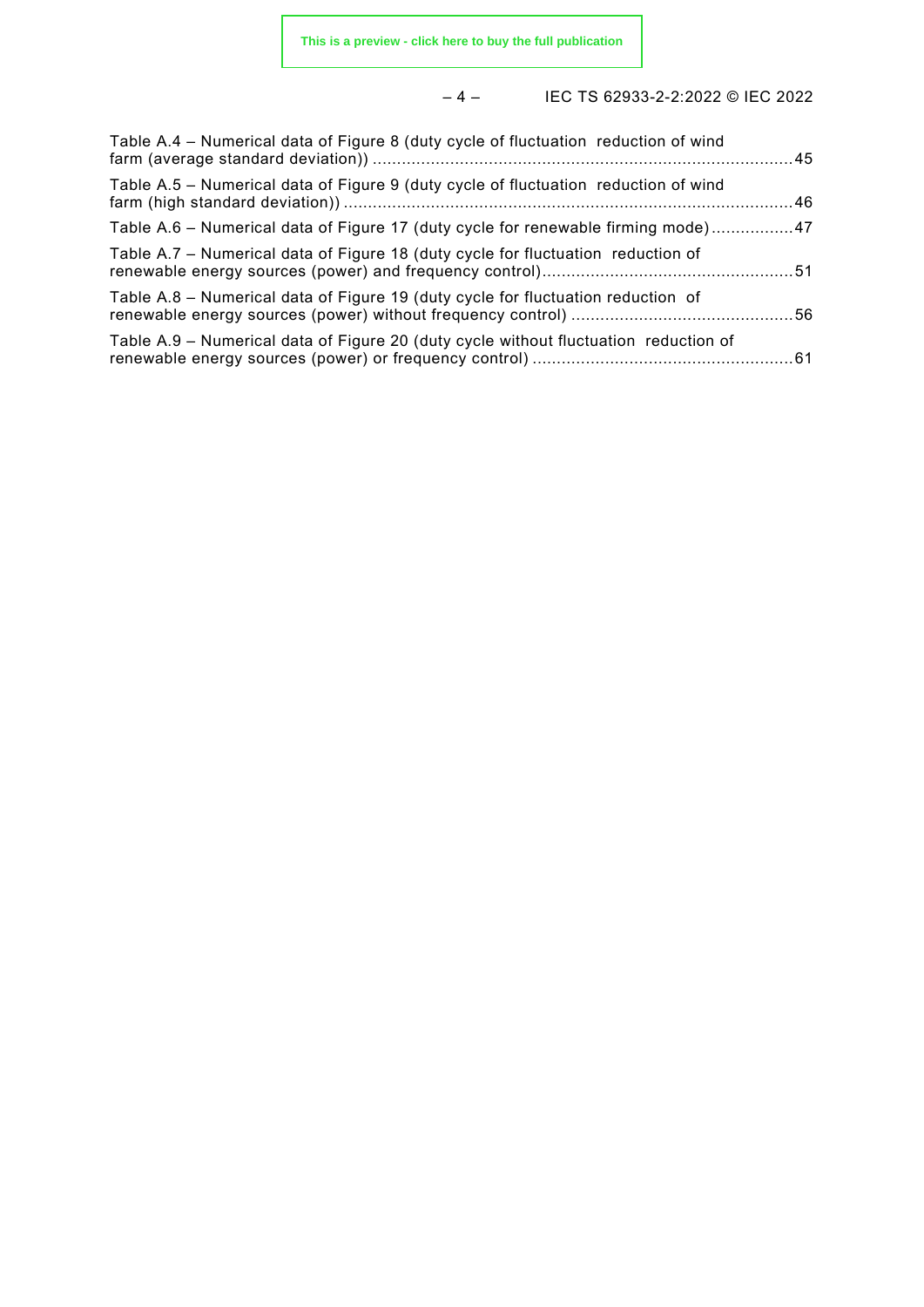IEC TS 62933-2-2:2022 © IEC 2022 – 5 –

#### INTERNATIONAL ELECTROTECHNICAL COMMISSION

\_\_\_\_\_\_\_\_\_\_\_\_

#### **ELECTRICAL ENERGY STORAGE (EES) SYSTEMS –**

### **Part 2-2: Unit parameters and testing methods – Application and performance testing**

#### FOREWORD

- <span id="page-4-0"></span>1) The International Electrotechnical Commission (IEC) is a worldwide organization for standardization comprising all national electrotechnical committees (IEC National Committees). The object of IEC is to promote international co-operation on all questions concerning standardization in the electrical and electronic fields. To this end and in addition to other activities, IEC publishes International Standards, Technical Specifications, Technical Reports, Publicly Available Specifications (PAS) and Guides (hereafter referred to as "IEC Publication(s)"). Their preparation is entrusted to technical committees; any IEC National Committee interested in the subject dealt with may participate in this preparatory work. International, governmental and non-governmental organizations liaising with the IEC also participate in this preparation. IEC collaborates closely with the International Organization for Standardization (ISO) in accordance with conditions determined by agreement between the two organizations.
- 2) The formal decisions or agreements of IEC on technical matters express, as nearly as possible, an international consensus of opinion on the relevant subjects since each technical committee has representation from all interested IEC National Committees.
- 3) IEC Publications have the form of recommendations for international use and are accepted by IEC National Committees in that sense. While all reasonable efforts are made to ensure that the technical content of IEC Publications is accurate, IEC cannot be held responsible for the way in which they are used or for any misinterpretation by any end user.
- 4) In order to promote international uniformity, IEC National Committees undertake to apply IEC Publications transparently to the maximum extent possible in their national and regional publications. Any divergence between any IEC Publication and the corresponding national or regional publication shall be clearly indicated in the latter.
- 5) IEC itself does not provide any attestation of conformity. Independent certification bodies provide conformity assessment services and, in some areas, access to IEC marks of conformity. IEC is not responsible for any services carried out by independent certification bodies.
- 6) All users should ensure that they have the latest edition of this publication.
- 7) No liability shall attach to IEC or its directors, employees, servants or agents including individual experts and members of its technical committees and IEC National Committees for any personal injury, property damage or other damage of any nature whatsoever, whether direct or indirect, or for costs (including legal fees) and expenses arising out of the publication, use of, or reliance upon, this IEC Publication or any other IEC Publications.
- 8) Attention is drawn to the Normative references cited in this publication. Use of the referenced publications is indispensable for the correct application of this publication.
- 9) Attention is drawn to the possibility that some of the elements of this IEC Publication may be the subject of patent rights. IEC shall not be held responsible for identifying any or all such patent rights.

IEC 62933-2-2 has been prepared by IEC technical committee TC 120: Electrical Energy Storage (EES) Systems. It is a Technical Specification.

The text of this Technical Specification is based on the following documents:

| Draft       | Report on voting |
|-------------|------------------|
| 120/249/DTS | 120/264A/RVDTS   |

Full information on the voting for its approval can be found in the report on voting indicated in the above table.

The language used for the development of this Technical Specification is English.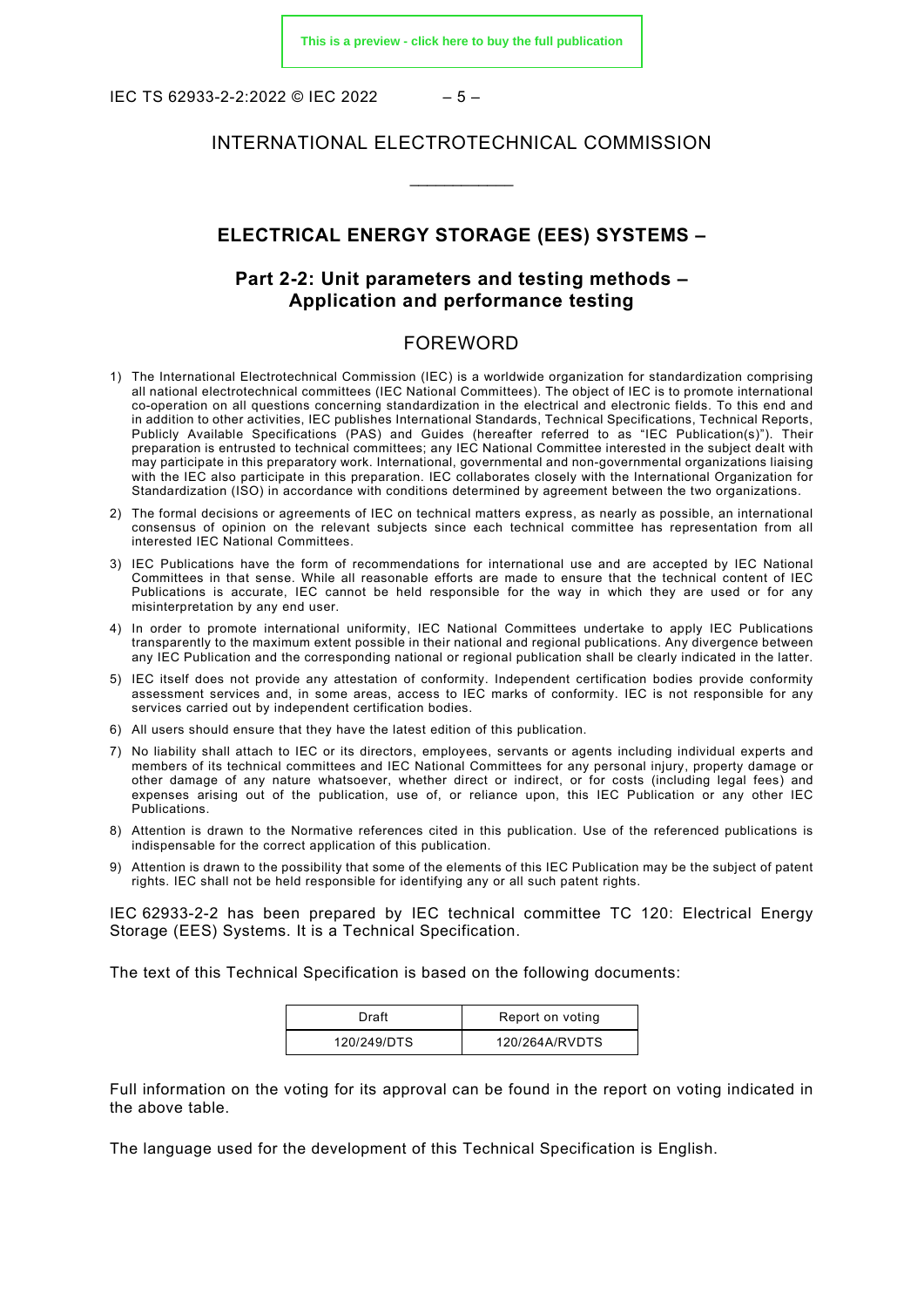– 6 – IEC TS 62933-2-2:2022 © IEC 2022

This document was drafted in accordance with ISO/IEC Directives, Part 2, and developed in accordance with ISO/IEC Directives, Part 1 and ISO/IEC Directives, IEC Supplement, available at [www.iec.ch/members\\_experts/refdocs.](https://www.iec.ch/members_experts/refdocs) The main document types developed by IEC are described in greater detail at [www.iec.ch/standardsdev/publications.](https://www.iec.ch/standardsdev/publications)

A list of all parts in the IEC 62933 series, published under the general title *Electrical energy storage (EES) systems*, can be found on the IEC website.

The committee has decided that the contents of this document will remain unchanged until the stability date indicated on the IEC website under [webstore.iec.ch](https://webstore.iec.ch/?ref=menu) in the data related to the specific document. At this date, the document will be

- reconfirmed.
- withdrawn,
- replaced by a revised edition, or
- amended.
- •

**IMPORTANT – The "colour inside" logo on the cover page of this document indicates that it contains colours which are considered to be useful for the correct understanding of its contents. Users should therefore print this document using a colour printer.**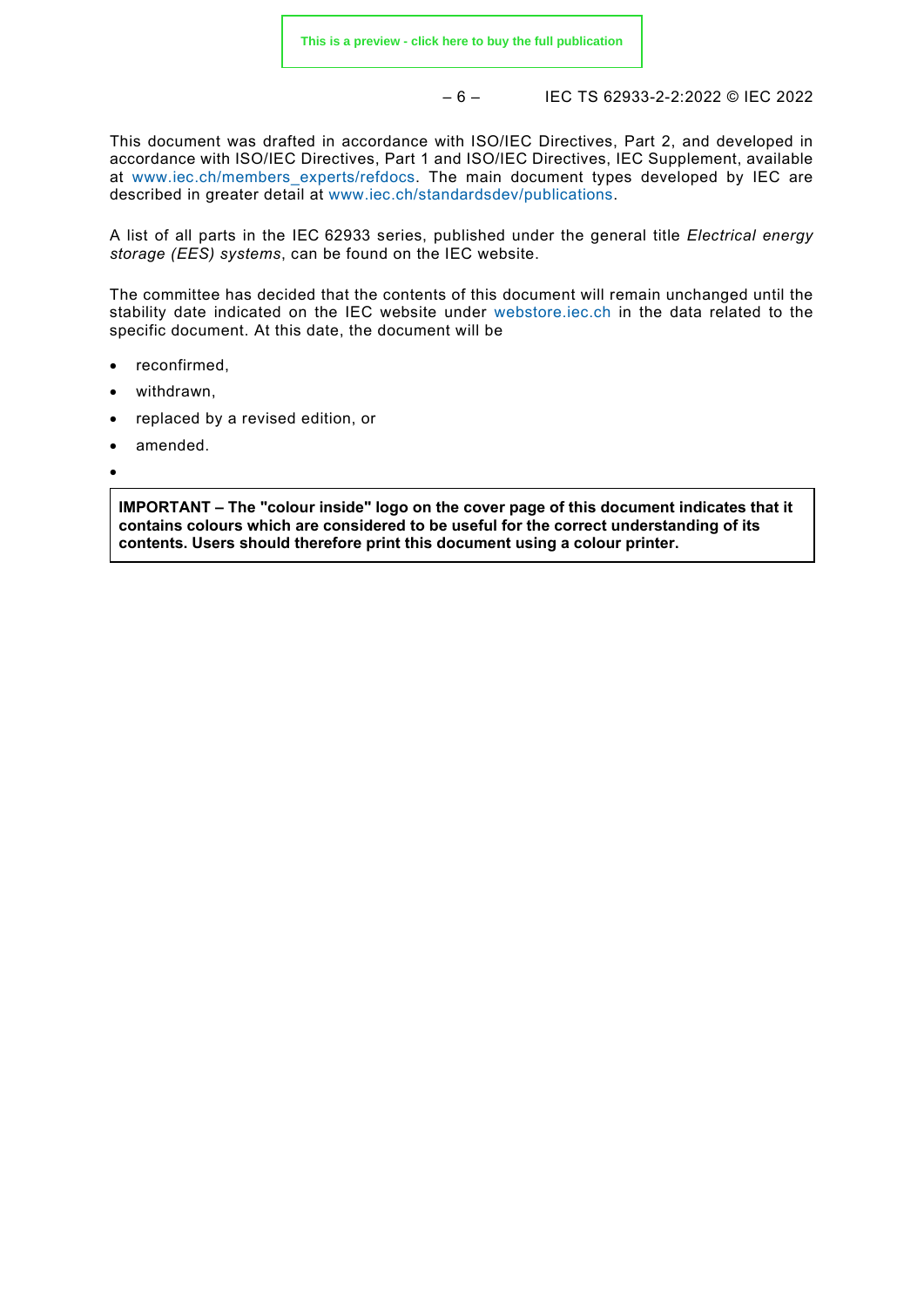<span id="page-6-0"></span>IEC TS 62933-2-2:2022 © IEC 2022 – 7 –

#### INTRODUCTION

Considering the wide variety of applications of EES systems, it is becoming important to define the typical application of each EES system depending on its purpose and control types, and also important to define the corresponding performance testing methods and procedures of the EES system.

IEC 62933-2-1 describes the general specification of unit parameters and testing methods for EES systems, in which details of duty cycles for typical grid applications and the associated performance metrics and testing methods are not covered.

This part of IEC 62933 focuses on developing generic duty cycles for applications, identifying relevant performance metrics and developing performance testing methods and procedures for EES systems.